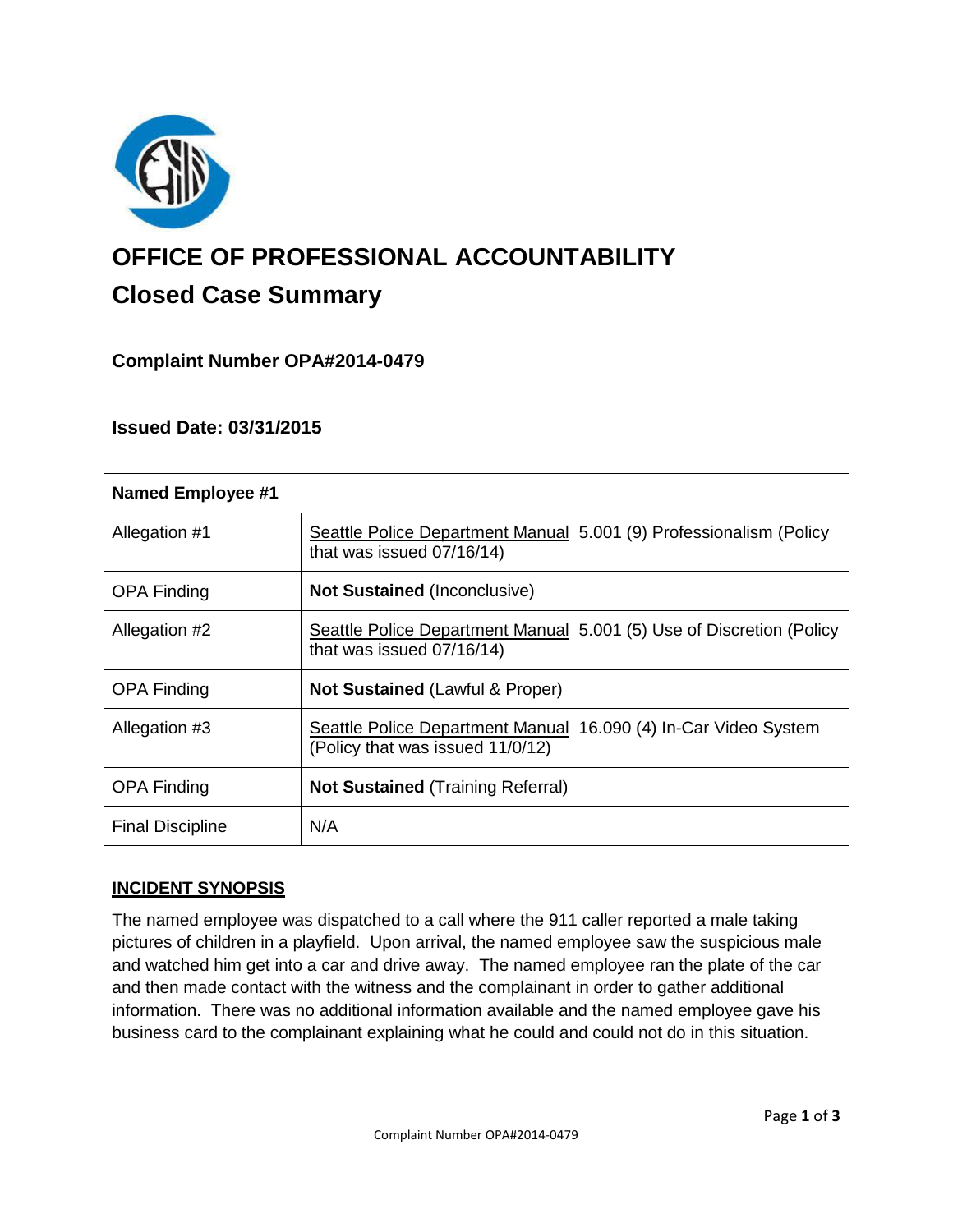## **COMPLAINT**

The complainant alleged that the named employee was unprofessional when he "rolled his eyes and kind of chuckled" when the complainant spoke with the officer about a suspicious person taking pictures of children at the playground.

## **INVESTIGATION**

The OPA investigation included the following actions:

- 1. Review of the complaint email
- 2. Interview of the complainant
- 3. Search for and review of all relevant records and other evidence
- 4. Interview of witness
- 5. Interviews of SPD employees

## **ANALYSIS AND CONCLUSION**

The evidence could not prove or disprove that the named employee was unprofessional in his contact with the witness and the complainant. The witness and the complainant had different perceptions of how the interaction between the complainant and the named employee went. The named employee correctly determined that the suspicious male had not committed a crime and used his discretion in a reasonable manner by not contacting or detaining the male. As the named employee did not perceive that he was taking enforcement action, he did not activate his In-Car Video. The policy states that employee will activate the In-Car Video to record enforcement-related activity.

#### **FINDINGS**

#### **Named Employee #1**

#### Allegation #1

The evidence does not support or refute the allegation that the named employee engaged in unprofessional behavior. Therefore a finding of Not Sustained (Inconclusive) was issued for *Professionalism*.

#### Allegation #2

The weight of the evidence showed that the named employee found no crime had been committed and reasonably decided not to initiate contact with the male in question. Therefore a finding of Not Sustained (Lawful & Proper) was issued for *Use of Discretion.*